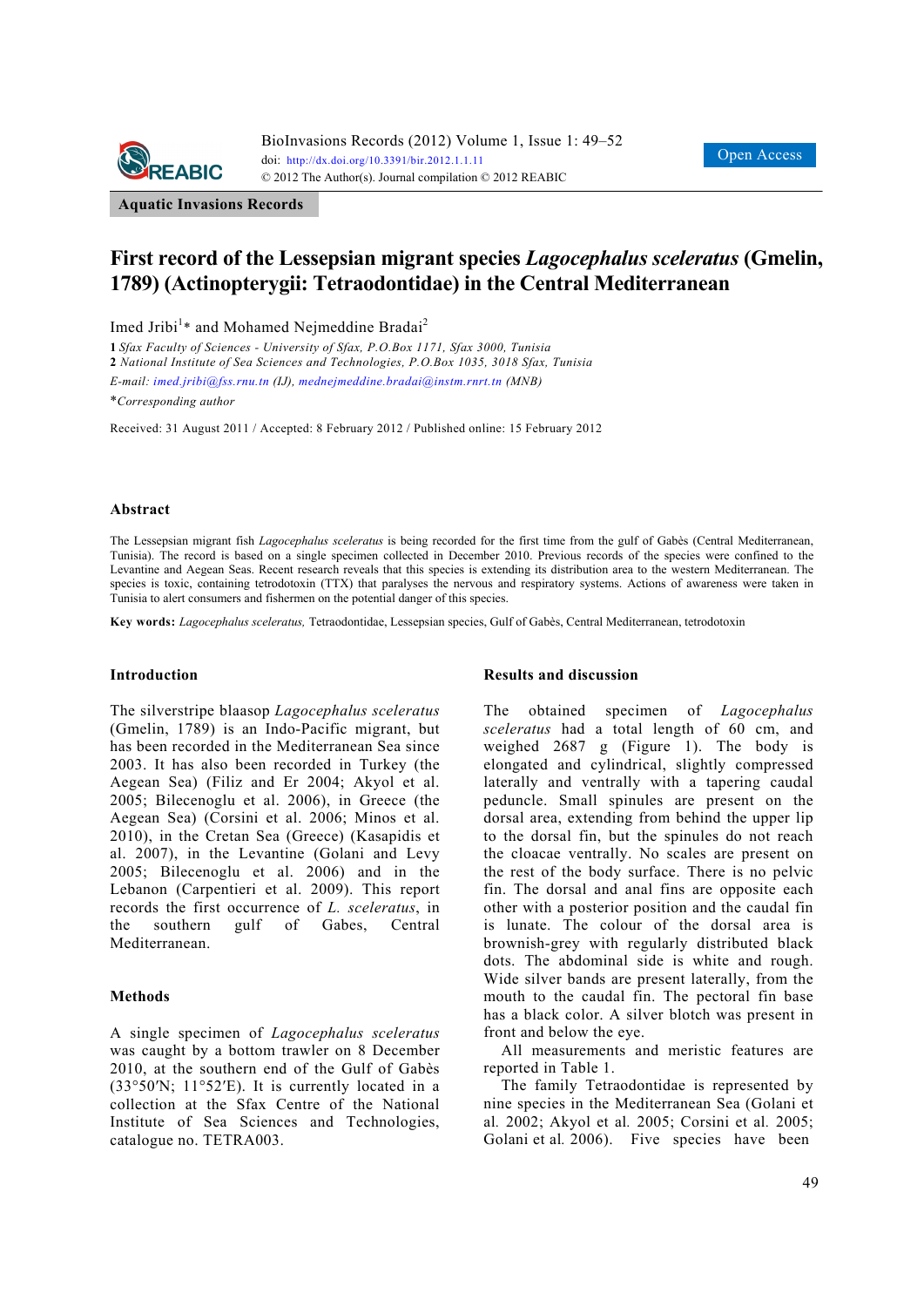

**Figure 1.** *Lagocephalus sceleratus* specimen caught off Central Mediterranean waters. Photograph by M. N. Bradai.



GMT 2011 Dec 19 03:55:05 seaturie.org/maptool Projection: Mercetor

**Figure 2.** Map showing the locations where the silverstripe blaasop *Lagocephalus sceleratus* has been captured (see Appendix 1 for details).

|                                | <b>Table 1.</b> Measurements and counts for the <i>Lagocephalus</i> |  |  |  |  |  |  |  |  |
|--------------------------------|---------------------------------------------------------------------|--|--|--|--|--|--|--|--|
|                                | <i>sceleratus</i> specimen caught in the gulf of Gabes (Central     |  |  |  |  |  |  |  |  |
| Mediterranean), December 2010. |                                                                     |  |  |  |  |  |  |  |  |

| Measurements                 | Mm    | Proportion     |
|------------------------------|-------|----------------|
| Total Length (TL)            | 600   |                |
| Fork Length (FL)             | 563   |                |
| Standard Length (SL)         | 510   |                |
| Body depth (BD)              | 122   | 23.9 SL        |
| Head length (HL)             | 130   | 25.5 SL        |
| Eye diameter (ED)            | 30/15 | $23.1/11.5$ HL |
| Caudal peduncle length (CpL) | 145   | 28.4SL         |
| Preorbital length (PoL)      | 85    | $65.4$ HL      |
| Prepectoral Length (PpL)     | 155   | 30.4SL         |
| Predorsal length (PdL)       | 348   | 68.2SL         |
| Preanal length (PaL)         | 350   | 68.6SL         |
| Dorsal finrays               | 12    |                |
| Anal finrays                 | 11    |                |
| Pectoral finrays             | 20    |                |
| Caudal finrays               | 35    |                |

recorded in Tunisia namely: *Lagocephalus sceleratus* (Gmelin, 1789), the subject of this paper; a single specimen of *Ephippion guttiferum* (Bennett, 1831) recorded in the gulf of Tunis on 5 October 1980 (Hachaichi 1981); *Lagocephalus lagocephalus* (Linnaeus, 1758), common in the gulf of Gabes (Bradai et al. 2004); *Lagocephalus spadiceus* (Richardson, 1844), a Lessepsian immigrant recorded in the north of the gulf of Tunis and the tropical Atlantic, and *Sphoeroides pachygaster* (Muller and Troschel, 1848), that was first observed in the gulf of Gabès (Bradai et al. 1993) and later became common along Tunisian coasts (Bradai 2010).

*L. sceleratus* is a potential risk to humans, since it contains tetrodotoxin (TTX) that may be a source for food poisoning (Kasapidis et al*.* 2007; Bentur et al. 2008; Eisenman et al. 2008; Katikou et al. 2009). It is considered as a delicious sea food in Suez City, Egypt, where it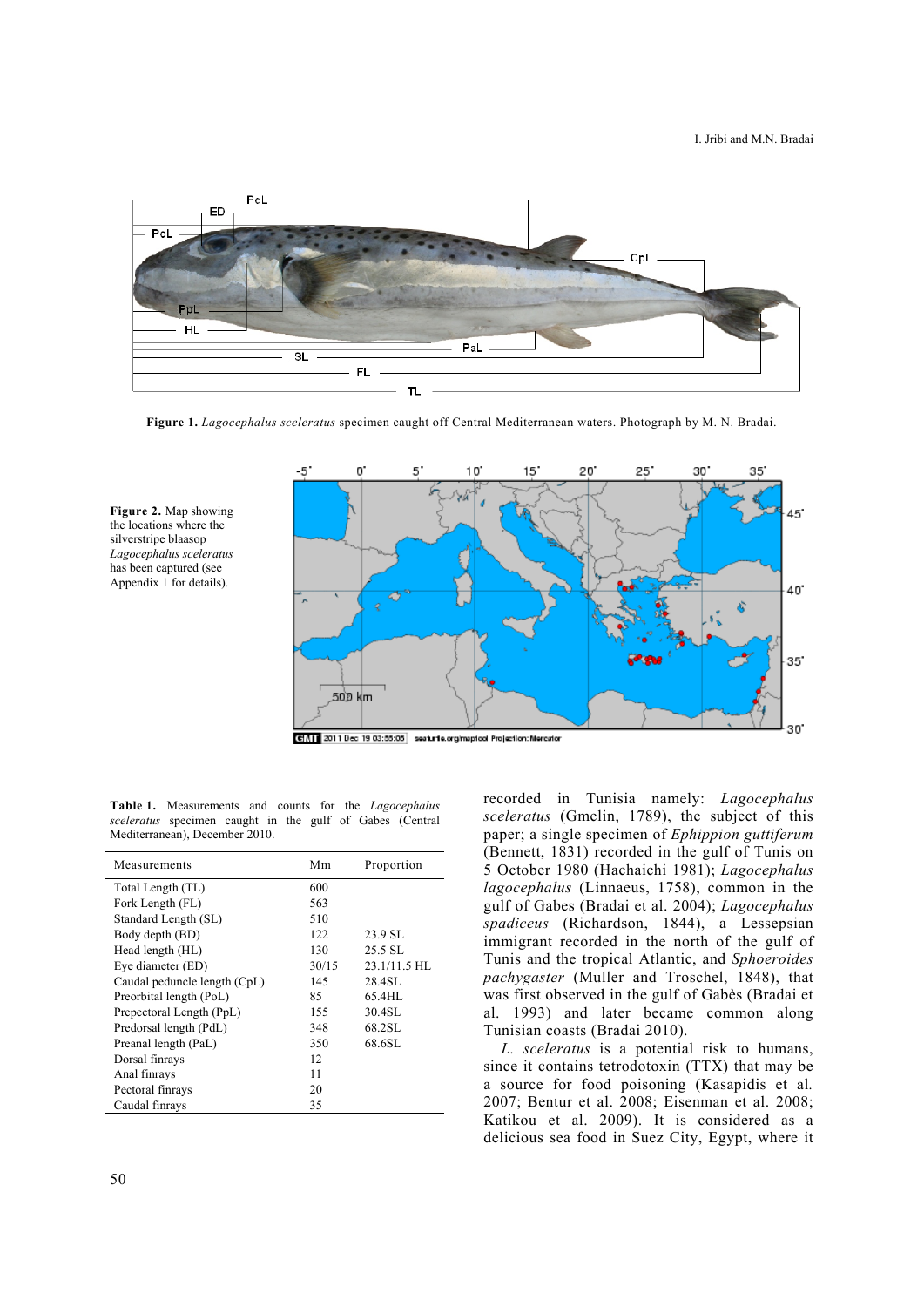First record of *Lagocephalus sceleratus* in the Central Mediterranean

is illegally sold in spite of several fatal poisonings being reported there (Zaki 2004). Pufferfish is considered a delicacy in Japan, where it is known as fugu; the poisonous organs are removed by specialist cooks, the day the fish is caught.

*L. sceleratus* should not be consumed in Tunisia, since the skin and internal organs contain a neurotoxin that can paralyse both the nervous and respiratory systems. The toxin is not affected by heat or cooking (Arakawa et al. 2010).

Awareness of this highly toxic fish is urgently required for both fishermen and consumers. It is important to (i) notify local authorities about the presence of newly captured fish and (ii) avoid its consumption. Distribution of a brochure with photographic images and information pertaining to the fish are in press.

*Lagocephalus sceleratus* has shown a rapid expansion throughout the eastern Mediterranean Sea since its first appearance, reaching to the northern most parts of the Aegean Sea. This new occurrence south of the gulf of Gabes (Central Mediterranean) obviously suggests a successful adaptation of the species and a westerly movement into the Mediterranean Sea (Figure 2: Appendix 1).

Perhaps the gradual warming of the sea in the context of global warming (Brauch 2010), also facilitates the immigration of this Indo-pacific alien species. This concept leads to a more complex vision of the overall colonization process in the entire Mediterranean, especially since we are aware that *L. sceleratus* is in the list of the 100 "Worst Invasives" in the Mediterranean (Streftaris and Zenetos 2006).

## **Acknowledgements**

The authors wish to thank Mr. Lotfi Jribi who brought us the fish specimen and the fishing information and to acknowledge Dr. Monica R. Sullivan for her assistance with editing English writing. Also, we wish to acknowledge the use of the Maptool program for analysis and graphics in this paper. Maptool is a product of SEATURTLE.ORG.

## **References**

- Akyol O, Unal V, Ceyhan T, Bilecenoglu M (2005) First confirmed record of *Lagocephalus sceleratus* (Gmelin, 1789) in the Mediterranean*. Journal of Fish Biology* 66: 1183-1186, http://dx.doi.org/10.1111/j.0022-1112.2005.00667.x
- Arakawa O, Hwang D-F, Taniyama S, Takatani T (2010) Toxins of Pufferfish That Cause Human Intoxications. *Coastal Environmental and Ecosystem Issues of the East China Sea,* Eds., A. Ishimatsu and H.-J. Lie, pp 227-244
- Bentur Y, Ashkar J, Lurie Y, Levy Y, Azzam ZS, Litmanovich M, Golik M, Gurevych B, Golani D, Eisenman A (2008) Lessepsian migration and tetrodotoxin poisoning due to *Lagocephalus sceleratus* in the eastern Mediterranean. *Toxicon* 52(8): 964-968, http://dx.doi.org/10.1016/j.toxicon.20 08.10.001
- Bilecenoglu M, Kaya M, Akalin S (2006) Range expansion of silverstripe blassop, *Lagocephalus sceleratus*, (Gmelin, 1789) to the northern Aegean Sea. *Aquatic Invasions* 1(4): 289-291, http://dx.doi.org/10.3391/ai.2006.1.4.14
- Bradai MN, Ghorbel M, Bouain A (1993) Premières observations dans le golfe de Gabès (Tunisie) de *Sphoeroides cutaneus* (Tetraodontidae). *Cybium* 17(1) : 86
- Bradai MN, Quignard JP, Bouain A, Jarboui O, Ouannes-Ghorbel A, Ben Abdallah L, Zaouali J, Ben Salem S (2004) Ichtyofaune autochtonre et exotique des côtes Tunisiennes : Recensement et biogéographique. *Cybium* 28(4): 315-328
- Bradai MN (2010) Tunisian fish fauna and the global wormig. *Rapport de la Commission Internationale pour l'Exploration Scientifique de la Mer Méditerranée* 39 :462
- Brauch H G (2010) Climate Change and Mediterranean Security International, National, Environmental and Human Security Impacts for the Euro-Mediterranean Region during the 21st Century Proposals and Perspectives. PAPERSIMed Published by the European Institute of the Mediterranean. March 2010, 64 p
- Carpentieri P, Lelli S, Colloca F, Mohanna C, Bartolino V, Moubayed S, Ardizzone GD (2009) Incidence of lessepsian migrants on landings of the artisanal fishery of south Lebanon. *Marine Biodiversity Records* 2: e71, http://dx.doi.org/ 10.1017/S1755267209000645
- Corsini M, Margies P, Kondilatos G, Economidis PS (2005) Lessepsian migration of fishes to the Aegean Sea: new record of *Tylerius spinosissimus* (Teleostei, Tetraodontidae) from the Mediterranean, and six more fish records from Rhodes. *Cybium* 29(4): 347-354
- Corsini M, Margies P, Kondilatos G, Economidis PS (2006) Three new exotic fish records from the SE Aegean Greek waters. *Scientia Marina* 70: 319-323
- Eisenman A, Rusetski V, Sharivker D, Yona Z, Golani D (2008) An odd pilgrim in the holyland. *American Journal of Emergency Medicine* 26(3): 383.e3–383.e6
- Filiz H, Er M (2004) "Akdeniz'in Yeni Misafiri" (New guests in the Mediterranean Sea). *Deniz Magazin Dergisi* 3(68): 52-54
- Golani D, Orsi-Relini L, Massutí E, Quignard JP (2002) CIESM Atlas of Exotic species in the Mediterranean. Vol. 1. Fishes. Briand F (ed). CIESM Publishers, Monaco, 256 pp
- Golani D, Levy Y (2005) New records and rare occurrences of fish species from the Mediterranean coast of Israel. *Zoology in the Middle East* 36: 27-32
- Golani D, Orsi-Relini L, Massuti E, Quingnard JP (2006) CIESM Atlas of Exotic Fishes in the Mediterranean. http://www.ciesm.org/atlas/appendix1.html
- Hachaichi M (1981) Première capture *d'Ephippion guttiferum*  (Bennett, 1831) (Pisces, Tetraodontidae) dans les eaux tunisiennes. *Bulletin de l'Institut National des Sciences et Techniques d'Océanographie et de Pêche de Salammbô* 8: 115-117
- Kasapidis P, Peristeraki P, Tserpes G, Magoulas A (2007) First record of the Lessepsian migrant *Lagocephalus sceleratus* (Gmelin, 1789) (Osteichthyes: Tetraodontidae) in the Cretan Sea (Aegean, Greece). *Aquatic Invasions* 2: 71-73, http://dx.doi.org/10.3391/ai.2007.2.1.9
- Katikou P, Georgantelis D, Sinouris N, Petsi A, Fotaras T (2009) First report on toxicity assessment of the Lessepsian migrant pufferfish *Lagocephalus sceleratus* (Gmelin, 1789) from European waters (Aegean Sea, Greece)*. Toxicon* 54(1): 50- 55, http://dx.doi.org/10.1016/j.toxicon.2009.03.012